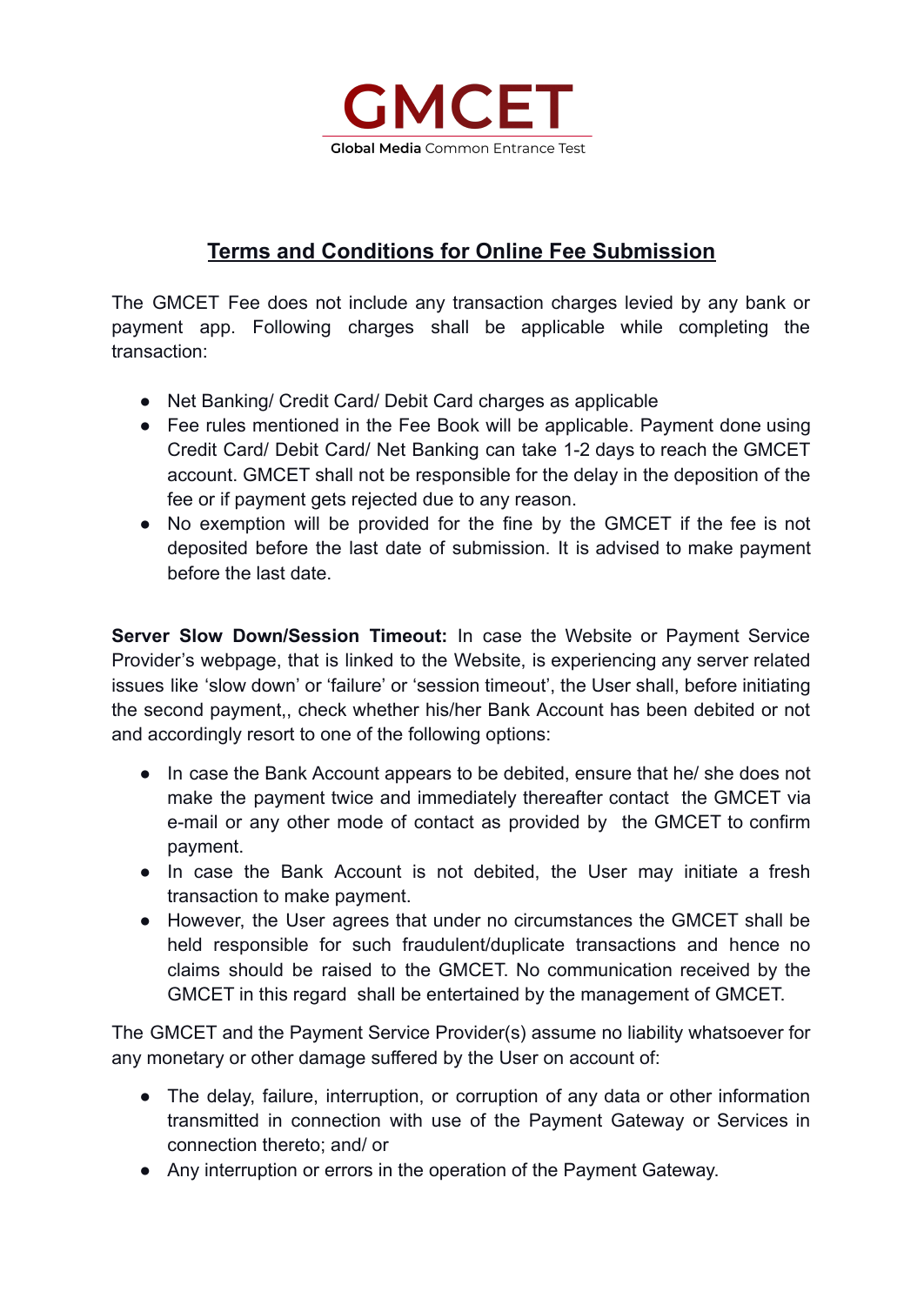

The User agrees, understands and confirms that his/ her personal data including without limitation details relating to debit card/ credit card transmitted over the Internet may be susceptible to misuse, hacking, theft and/ or fraud and that the GMCET or the Payment Service Provider(s) have no control over such matters.

Although all reasonable care has been taken towards guarding against unauthorized use of any information transmitted by the User, the GMCET does not represent or guarantee that the use of the Services provided by/ through it will not result in theft and/or unauthorized use of data over the Internet.

The GMCET, the Payment Service Provider(s) and its affiliates and associates shall not be liable, at any time, for any failure of performance, error, omission, interruption, deletion, defect, delay in operation or transmission, computer virus, communications line failure, theft or destruction or unauthorized access to, alteration of, or use of information contained on the Website.

The Service is provided in order to facilitate access to view and pay Fees online. The GMCET or the Payment Service Provider(s) do not make any representation of any kind, express or implied, as to the operation of the Payment Gateway other than what is specified in the Website for this purpose. By accepting/ agreeing to these Terms and Conditions, the User expressly agrees that his/ her use of the aforesaid online payment Service is entirely at own risk and responsibility of the User.

# **Refund/Cancellation Policy:**

- If the payment is deducted from the account and not reflected in the GMCET account but the payment gateway confirms the settlement of the amount to the GMCET's account, it may take 7-10 working days for the amount to get credited to the GMCET's account and ERP receipt would be generated accordingly.
- If the payment is made more than one time, the additional amount will be refunded once the GMCET receives payment. It may take 7-10 working days for the refund process to get completed.
- If the candidate faces any other issue while making the payment, he/ she must directly contact the GMCET.

**Refund for Chargeback Transaction:** In the event there is any claim for/ of charge back by the User for any reason whatsoever, such User shall immediately approach the GMCET with his/ her claim details and claim refund from the GMCET alone. Such refund (if any) shall be effected only by the GMCET via payment gateway or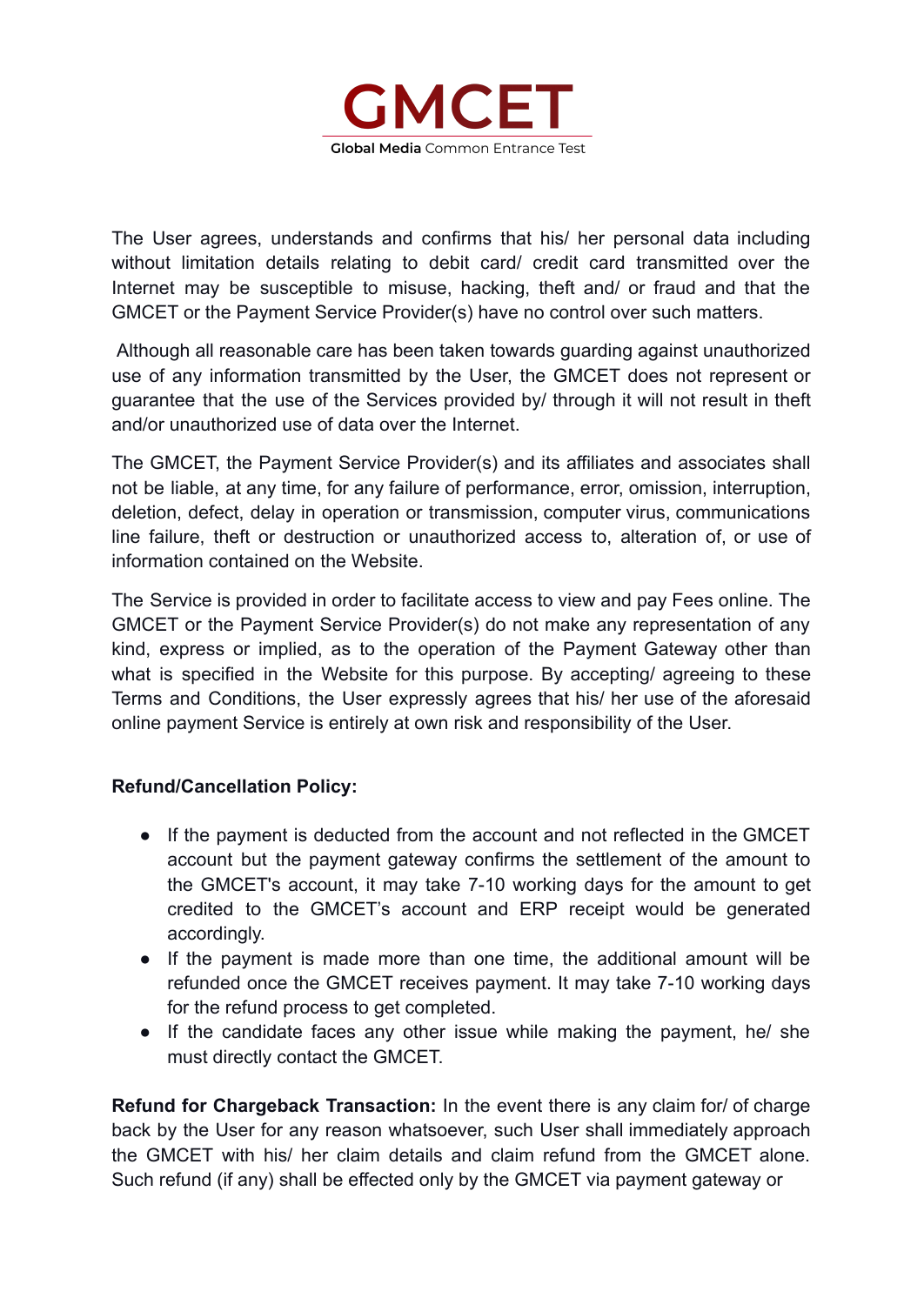

any other means as the GMCET deems appropriate. No claims for refund/ chargeback shall be made by any User to the Payment Service Provider(s) and in the event such claim is made it shall not be entertained.

**Refund for fraudulent/duplicate transaction(s):** The User shall directly contact the GMCET for any fraudulent transaction(s) on account of misuse of Card/ Bank details by a fraudulent individual/party and such issues shall be suitably addressed by the GMCET in line with their policies and rules.

# **Debit/Credit Card, Bank Account Details**

1. The User agrees that the debit/credit card details provided by him/ her for use of the aforesaid Service(s) must be correct and accurate and that the User shall not use a debit/ credit card, that is not lawfully owned by him/ her or the use of which is not authorized by the lawful owner thereof. The User further agrees and undertakes to provide correct and valid debit/credit card details.

2. The User may pay his/ her fees to the GMCET by using a debit/credit card or through an online banking account. The User warrants, agrees and confirms that when he/ she initiates a payment transaction and/or issues an online payment instruction and provides his/ her card / bank details:

- The User is fully and lawfully entitled to use such credit / debit card, bank account for such transactions;
- The User is responsible to ensure that the card/ bank account details provided by him/ her are accurate;
- The User is authorizing debit of the nominated card/ bank account for the payment of fees selected by such User along with the applicable Fees.
- The User is responsible to ensure sufficient credit is available on the nominated card/ bank account at the time of making the payment to permit the payment of the dues payable or the bill(s) selected by the User inclusive of the applicable Fee.

# **Privacy Policy**

The privacy of the personal information of every candidate is important and the GMCET shall safeguard the privacy of every student. The privacy policy of the GMCET covers how the information is used which is collected during your visit to our website or when you are availing of our service, also when any third party shares the information with us.